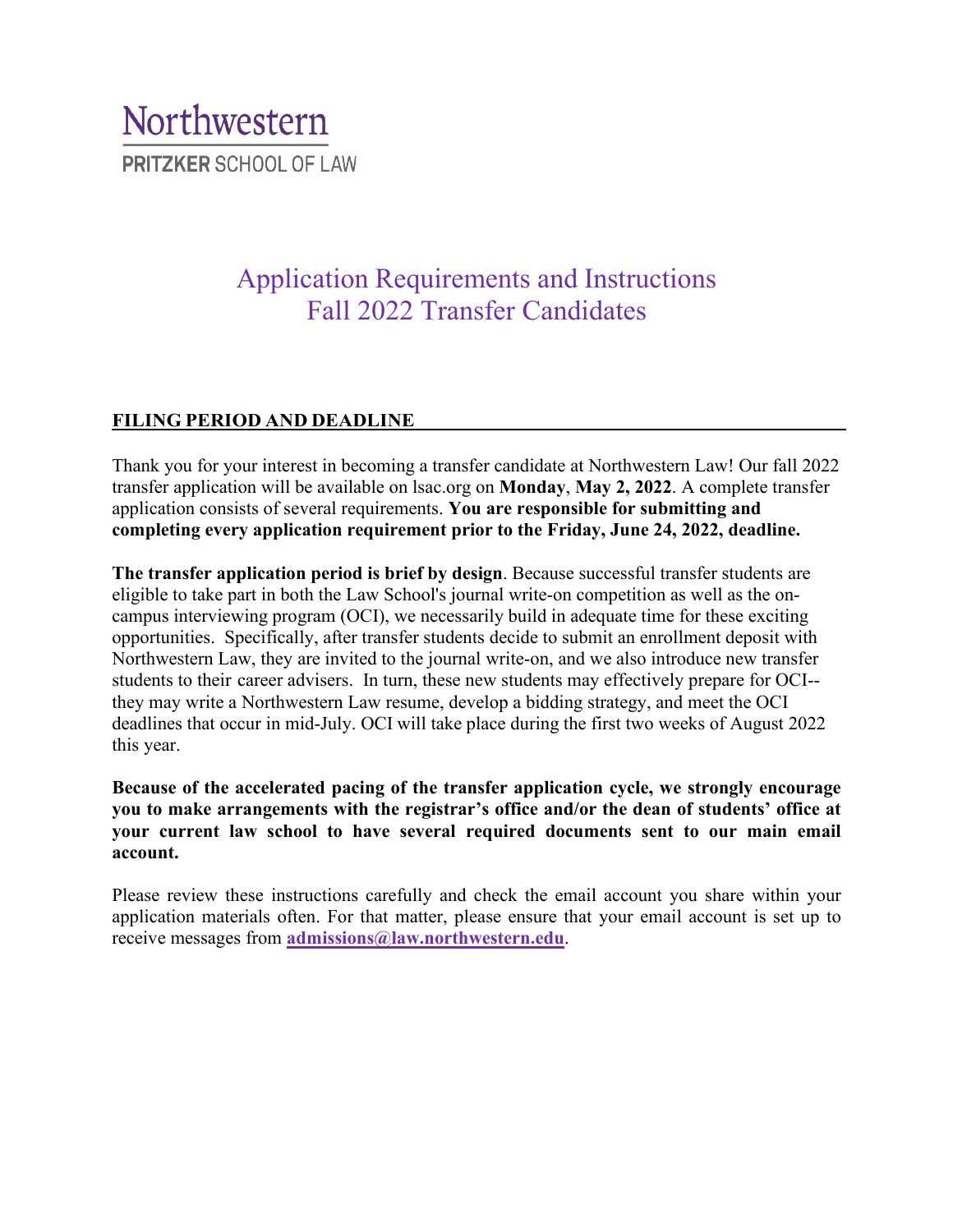# **REQUIRED APPLICATION MATERIALS**

The following list of required application materials is organized by the proper methods for submission. Starting on page 3, we have provided **detailed guidance** for each requirement.

**Please submit these materials to the Office of Admissions through LSAC.org and through LSAC's Credential Assembly Service (CAS):**

- The transfer application form
- A current resume
- A personal statement
- Optional essay(s)
- A writing sample from a course taken during the first year of law school
- The Credential Assembly Service (CAS) Report
	- LSAT score report
	- Official undergraduate transcripts
	- One letter of recommendation from a law school professor who taught you during your first year of law school
- A nonrefundable transfer application fee of \$75

Because of the relatively brief transfer application period, we urge you to make arrangements with the registrar's office and/or the dean of students office at your current law school to have the following materials sent to our main email address: **[admissions@law.northwestern.edu](mailto:admissions@law.northwestern.edu)**:

- A letter of good standing from the registrar/records office at your current law school; and,
- Law school transcripts as of the completion of your first year.

If you were admitted to your current law school with a GRE score, please make arrangements with ETS to submit the following materials directly to Northwestern Pritzker School of Law:

• Official GRE score report(s)

# **The remaining application requirement must be completed through our online interview portal:**

• Transfer Applicant Interview: we will send you instructions after you have submitted your application through LSAC.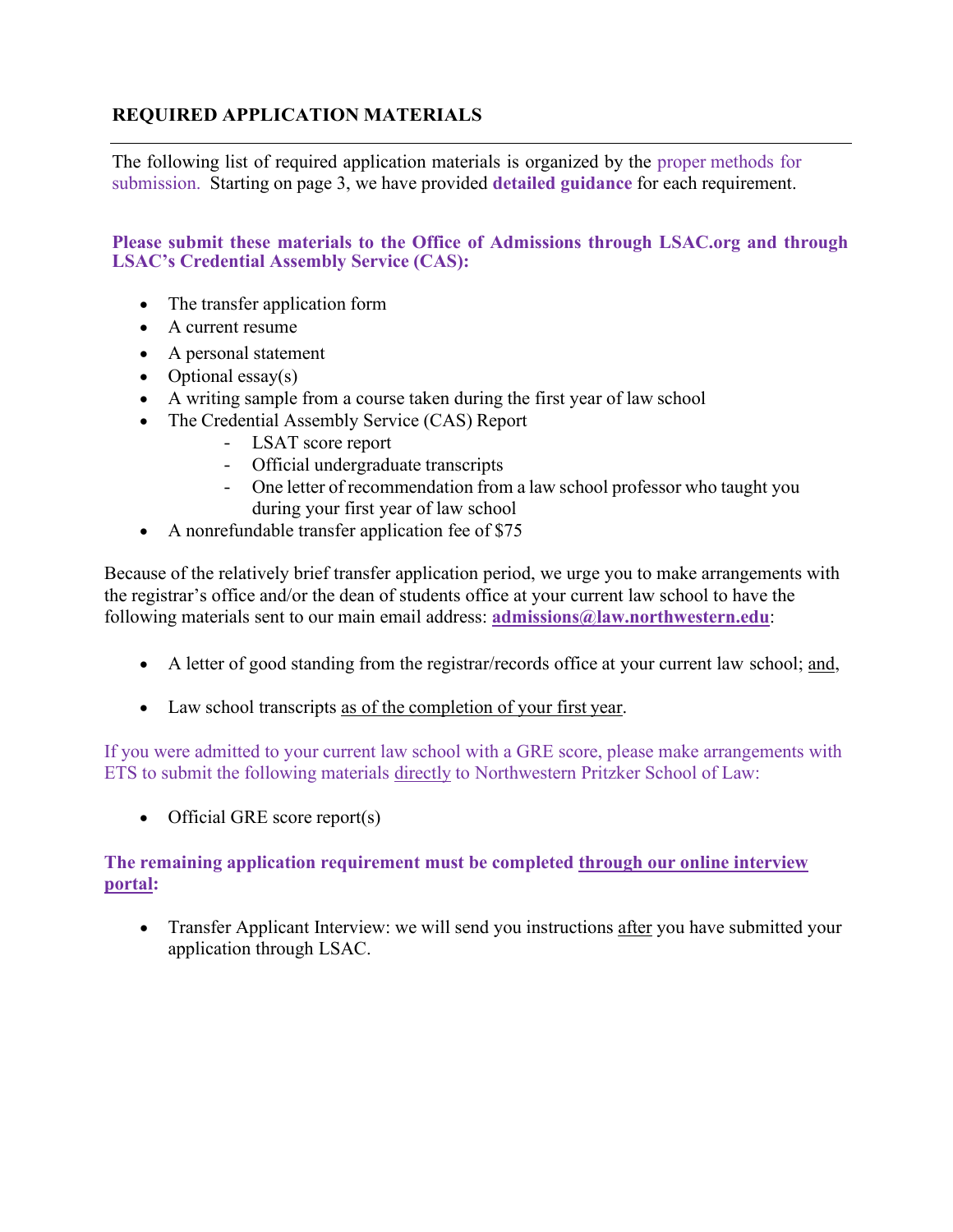# **DETAILED APPLICATION GUIDANCE**

**Please submit these materials to the Office of Admissions through LSAC.org and through LSAC's Credential Assembly Service (CAS):**

## ❑ **Transfer application form**

The application for admission should be completed in its entirety and to the best of your ability.

#### ❑ **Resume**

The resume should include relevant professional, academic, and leadership experience that illustrates your transfer candidacy.

# ❑ **Personal Statement**

The personal statement is your opportunity to introduce yourself to the Northwestern Law Admissions Committee. You may discuss, among other topics, your professional goals and your personal, academic, and career history. Additionally, you may wish to highlight your motivations at this point in your legal education. For example, the Admissions Committee may find it helpful to learn why you are seeking transfer admission at Northwestern Law.

# ❑ **Optional essay(s)**

Through an optional essay, you may introduce the Admissions Committee to information about your background and perspectives. In turn, you may build upon the other components of the transfer application and your candidacy.

#### ❑ **1L writing sample**

A writing sample from your first year of law school is required. Please submit a sample you believe is the best representation of your legal writing skills.

# ❑ **Credential Assembly Service (CAS) Report**

- The first page of the CAS report includes your **LSAT score(s)**.
- **Final undergraduate transcripts** are typically submitted as part of the required Credential Assembly Service (CAS) report.

#### • **Letter of recommendation from a law school professor**

One letter of recommendation is required. This letter must be completed by a law school professor with whom you have taken a class during your first year of law school. (Please note: your file will become complete once we have received the letter from your law school professor. The Office of Admissions will not hold your file for additional or pending letters.)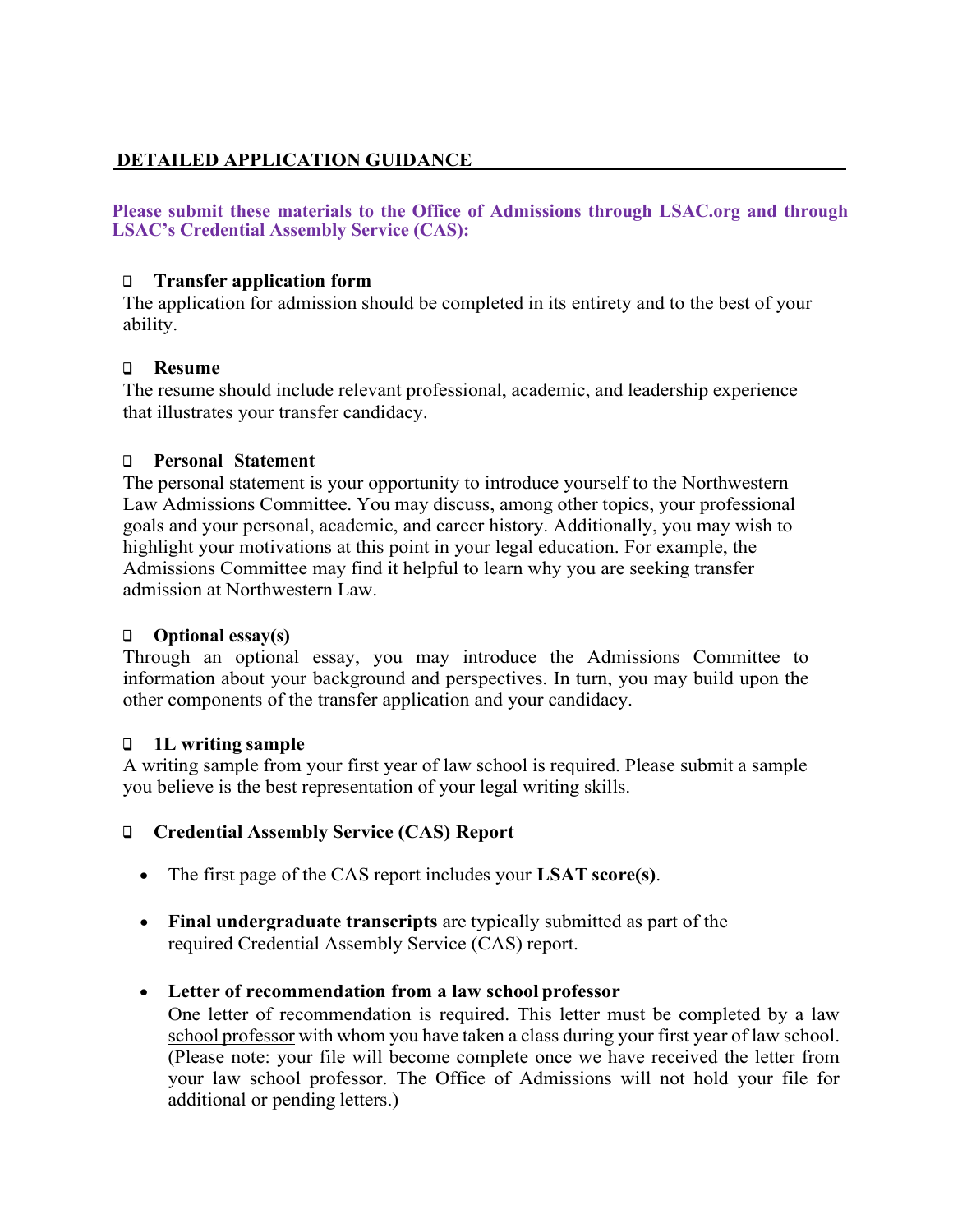#### ❑ **GRE score(s)**

If you matriculated to your current law school as a *GRE-only* candidate, please make arrangements with ETS to have an official GRE score report made available to Northwestern Law. Our GRE code is **2579**. Secondly, please notify us at the time of your application that you will be submitting a GRE score in lieu of an LSAT score. Please send an email to us at the time of your transfer application; the address is: **[admissions@law.northwestern.edu](mailto:admissions@law.northwestern.edu)**.

## ❑ **Application Fee**

A nonrefundable application fee of \$75 is payable through LSAC.org.

**Please make arrangements for the following required documents to be sent directly to the Office of Admissions at our main email account**: **[admissions@law.northwestern.edu](mailto:admissions@law.northwestern.edu)**.

#### ❑ **Letter of good standing**

A letter from your current law school must attest to your good standing and must be sent directly from the registrar or records office to the Northwestern Law Office of Admissions. **Because of the relatively short period for the transfer admission cycle, we urge you to make arrangements with your current law school to have this documentation sent to us via our main email account: [admissions@law.northwestern.edu](mailto:admissions@law.northwestern.edu)**.

#### ❑ **Complete 1L transcripts**

**Complete, first year (1L) law school transcripts** should be sent directly from your current registrar's office to the Northwestern Law Office of Admissions and Financial Aid via email: **[admissions@law.northwestern.edu](mailto:admissions@law.northwestern.edu)**.

We strongly discourage the mailing of hard copy transcripts during the summer of 2022 because of the accelerated timeline for the transfer admission season. The mail service has been significantly delayed due to the pandemic, and transfer applications cannot be reviewed until all required documents are received and processed.

The Admissions Committee will not evaluate your transfer file until we have received your complete 1L transcripts. Thus, please only work your current law school's registrar to release your 1L transcripts to Northwestern Law when you are certain the course hours, grades, grade point averages, etc. are reflected there for **both the fall and the spring semesters of your 1L year.** In our experience, these complete 1L transcripts are not available until early to mid-June at most all law schools.

For all these reasons, **please make arrangements with your current law school to have your complete 1L transcripts sent to us at our main admissions email account: [admissions@law.northwestern.edu.](mailto:admissions@law.northwestern.edu)**